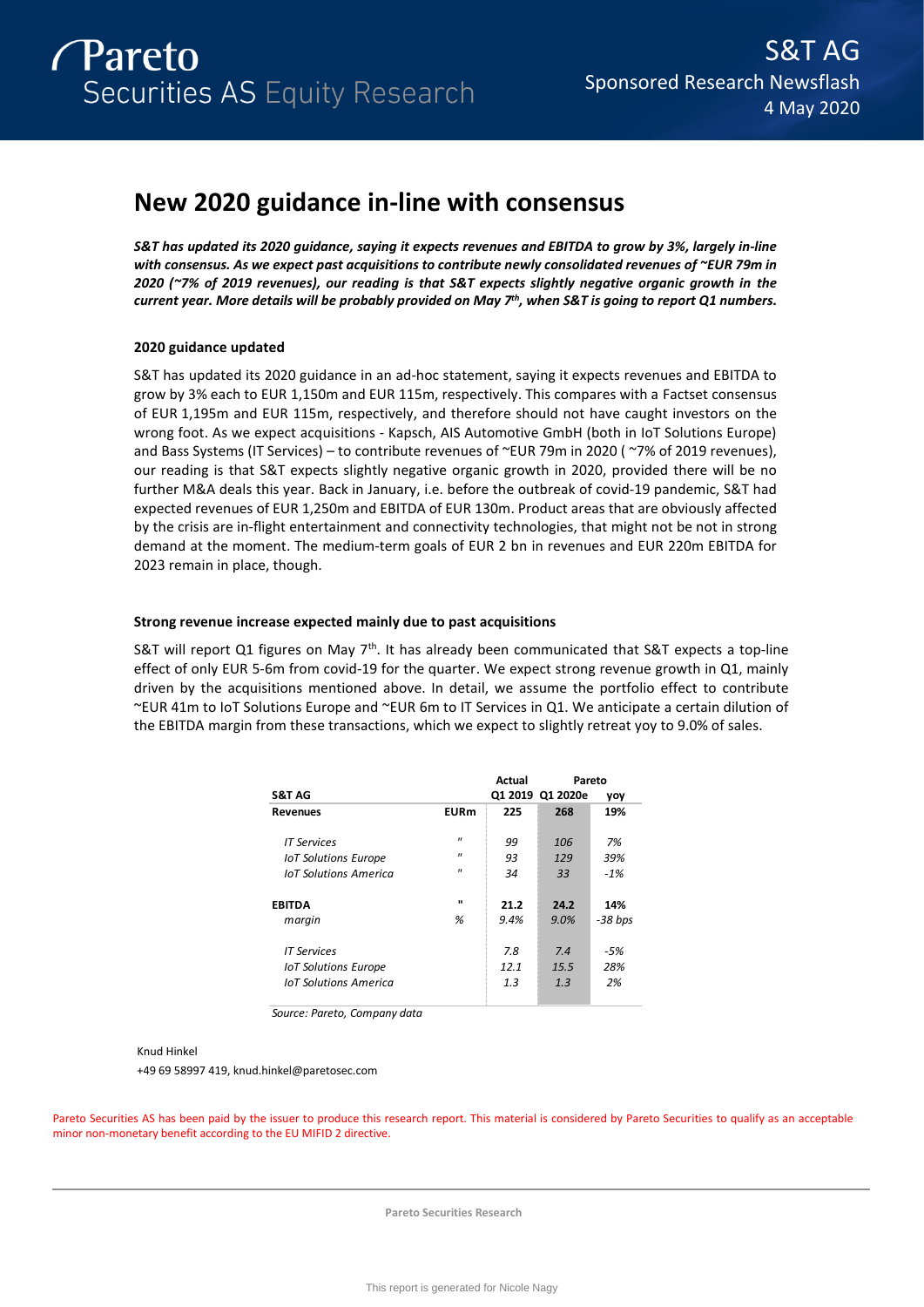# **Disclaimer and legal disclosures**

## **Origin of the publication or report**

This publication or report originates from Pareto Securities AS ("Pareto Securities"), reg. no. 956 632 374 (Norway), Pareto Securities AB, reg. no. 556206-8956 (Sweden) or Pareto Securities Limited, reg. no. 3994976, (United Kingdom) (together the Group Companies or the "Pareto Securities Group") acting through their common un it Pareto Securities Research. The Group Companies are supervised by<br>the Financial Supervisory Au

# **Content of the publication or report**

This publication or report has been prepared solely by Pareto Securities Research.

Opinions or suggestions from Pareto Securities Research may deviate from recommendations or opinions presented by other departments or companies in the Pareto Securities Group. The reason may typically be the result of differing time horizons, methodologies, contexts or other factors.

#### **Sponsored research**

Please note that if this report is labelled as "sponsored research" on the front page, Pareto Securities has entered into an agreement with the company about the preparation of research reports and<br>receives compensation fr research is however commissioned for and paid by the company and such material is considered by Pareto Securities to qualify as an acceptable minor non-monetary benefit according to the EU MiFID II Directive.

#### **Basis and methods for assessment**

Opinions and price targets are based on one or more methods of valuation, for instance cash flow analysis, use of multiples, behavioral technical analyses of underlying market movements in combination with considerations of the market situation and the time horizon. Key assumptions of forecasts, price targets and projections in research cited or reproduced appear in the research material from the named sources. The date of publication appears from the research material cited or reproduced. Opinions and estimates may be updated in subsequent versions of the publication or report, provided that the relevant company/issuer is treated anew in such later versions of the publication or report.

Pareto Securities Research may provide credit research with more specific price targets based on different valuation methods, including the analysis of key credit ratios and other factors describing the securities creditworthiness, peer group analysis of securities with similar creditworthiness and different DCF-valuations. All descriptions of loan agreement structures and loan agreement features are obtained from sources which Pareto Securities Research believes to be reliable, but Pareto Securities Research does not represent or warrant their accuracy. Be aware that investors should go through the specific complete loan agreement before investing in any bonds and not base an investment decision based solely on information contained in this publication or report.

Pareto Securities Research has no fixed schedule for updating publications or reports.

Unless otherwise stated on the first page, the publication or report has not been reviewed by the issuer before dissemination. In instances where all or part of a report is presented to the issuer prior to publication, the purpose is to ensure that facts are correct.

## **Validity of the publication or report**

All opinions and estimates in this publication or report are, regardless of source, given in good faith and may only be valid as of the stated date of this publication or report and are subject to change without notice.

#### **No individual investment or tax advice**

The publication or report is intended only to provide general and preliminary information to investors and shall not be construed as the basis for any investment decision. This publication or report has<br>been prepared by Pa recommendation of particular financial instruments or strategies and thus it does not provide individually tailored investmen t advice, and does not take into account the individual investor's particular financial situation, existing holdings or liabilities, investment knowledge and experience, investment objective and horizon or risk profile and preferences. The investor must particularly ensure the suitability of an investment as regards his/her financial and fiscal situation and investment objectives. The investor bears the risk of losses in connection with an investment.

Before acting on any information in this publication or report, we recommend consulting your financial advisor.

The information contained in this publication or report does not constitute advice on the tax consequences of making any particular investment decision. Each investor shall make his/her own appraisal of the tax and other financial merits of his/her investment.

#### **Sources**

This publication or report may be based on or contain information, such as opinions, recommendations, estimates, price targets and valuations which emanate from Pareto Securities Research' analysts or representatives, publicly available information, information from other units or companies in the Group Companies, or other named sources.

To the extent this publication or report is based on or contains information emanating from other sources ("Other Sources") than Pareto Securities Research ("External Information"), Pareto Securities Research has deemed the Other Sources to be reliable but neither the companies in the Pareto Securities Group, others associated or affiliated with said companies nor any other person, guarantee the accuracy, adequacy or completeness of the External Information.

#### **Ratings**

| Equity ratings: | "Buy"  | Pareto Securities Research expects this financial instrument's total return to exceed 10% over the next 12 months                   |
|-----------------|--------|-------------------------------------------------------------------------------------------------------------------------------------|
|                 | "Hold" | Pareto Securities Research expects this financial instrument's total return to be between -10% and 10% over the next 12 months      |
|                 | "Sell" | Pareto Securities Research expects this financial instrument's total return to be negative by more than 10% over the next 12 months |

**Analysts Certification**<br>The research analystis) whose name(s) appear on research reports prepared by Pareto Securities Research certify that: (i) all of the views expressed in the research report accurately reflect their "Hold"<br>"Sell" Pareto Securities Research expects this financial instrument's total return to be between -10% and 10% over the next 12 months<br>"Sell" Pareto Securities Research expects this financial instrument's total retur research analysts in research reports that are prepared by Pareto Securities Research.

The research analysts whose names appears on research reports prepared by Pareto Securities Research received compensation that is based upon various factors including Pareto Securities' total revenues, a portion of which are generated by Pareto Securities' investment banking activities.

#### **Limitation of liability**

Pareto Securities Group or other associated and affiliated companies assume no liability as regards to any investment, divestment or retention decision taken by the investor on the basis of this publication or report. In no event will entities of the Pareto Securities Group or other associated and affiliated companies be liable for direct, indirect or incidental, special or consequential damages resulting from the information in this publication or report.

Neither the information nor any opinion which may be expressed herein constitutes a solicitation by Pareto Securities Research of purchase or sale of any securities nor does it constitute a solicitation to any person in any jurisdiction where solicitation would be unlawful. All information contained in this research report has been compiled from sources believed to be reliable. However, no representation or warranty, express or implied, is made with respect to the completeness or accuracy of its contents, and it is not to be relied upon as authoritative.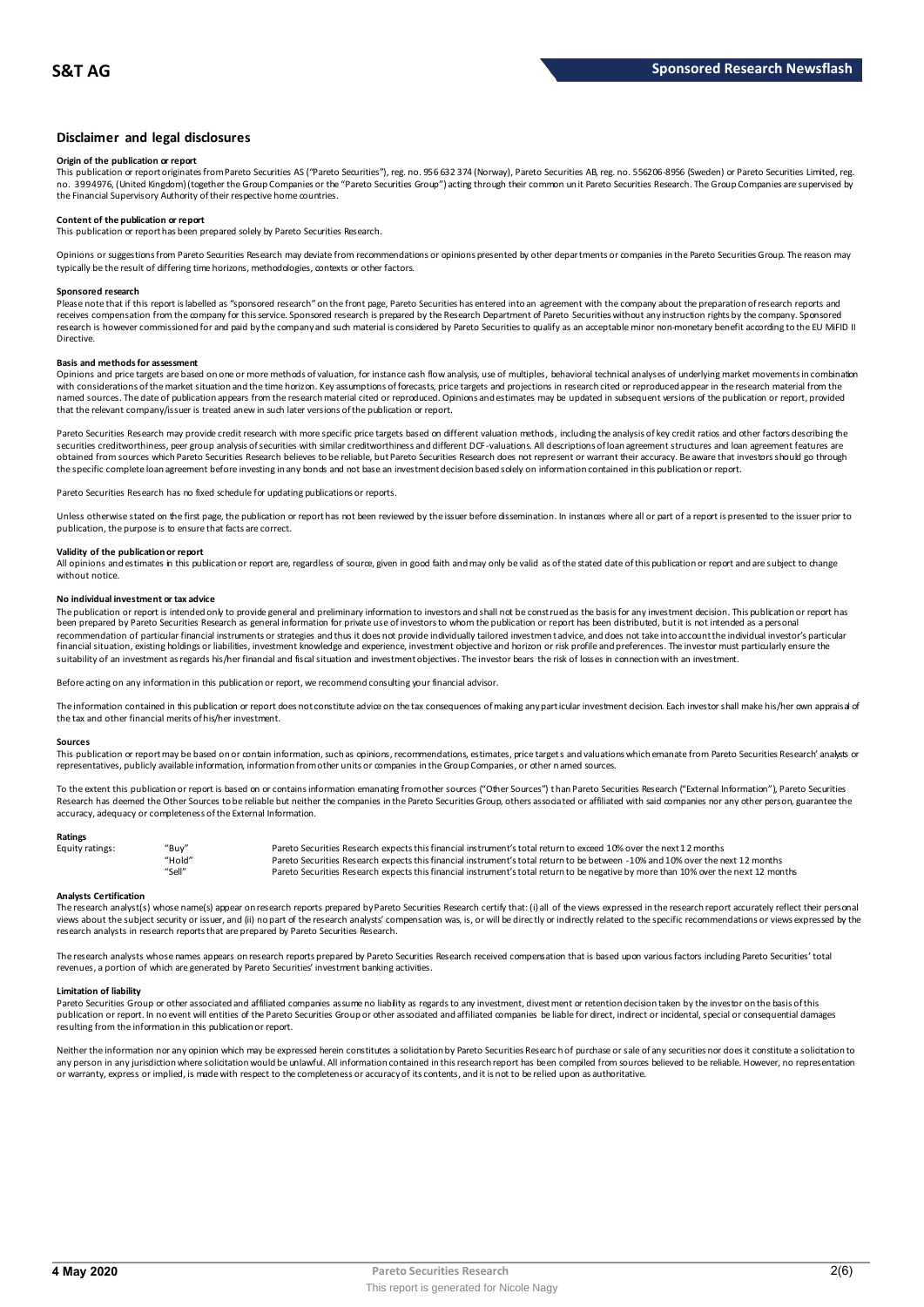## **Risk information**

The risk of investing in certain financial instruments, including those mentioned in this document, is generally high, as their market value is exposed to a lot of different factors such as the operational and financial conditions of the relevant company, growth prospects, change in interest rates, the economic and political environment, foreign exchange rates, shifts in market sentiments etc. Where an investment or security is denominated in a different currency to the investor's currency of reference, changes in rates of exchange may have an adverse effect on the value, price or income of or from that investment to the investor. Past performance is not a guide to future performance. Estimates of future performance are based on assumptions that may not be realized. When investing in individual shares, the investor may lose all or part of the investments.

#### **Conflicts of interest**

Companies in the Pareto Securities Group, affiliates or staff of companies in the Pareto Securities Group, may perform services for, solicit business from, make a market in, hold long or short positions in, or otherwise be interested in the investments (including derivatives) of any company mentioned in the publication or report.<br>In addition Pareto Securities Group, or affiliates, may from time to time have a broking, advisory o

acting as that company's official or sponsoring broker and providing investment banking or other financial services. It is the policy of Pareto to seek to act as corporate adviser or broker to some of the companies which are covered by Pareto Securities Research. Accordingly companies covered in any Research may be the subject o f marketing initiatives by the Investment Banking Department.

To limit possible conflicts of interest and counter the abuse of inside knowledge, the analysts of Pareto Securities Research are subject to internal rules on sound ethical conduct, the management of inside information, handling of unpublished research material, contact with other units of the Group Companies and personal account dealing. The internal rules have been prepared in accordance with applicable legislation and relevant industry standards. The object of the internal rules is for example to ensure that no analyst will abuse or cause others to abuse confidential information. It is the policy of Pareto Securities Research that no link exists between revenues from capital markets activities and individual analyst remuneration. The Group Companies are members of national stockbrokers' associations in each of the countries in which the Group Companies have their head offices. Internal rules have been developed in accordance with recommendations issued by the stockbrokers associations. This material has been prepared following the Pareto Securities Conflict of Interest Policy.

The guidelines in the policy indude rules and measures aimed at achieving a sufficient degree of independence between various departments, business areas and sub-business areas within the Pareto Securities Group in order to, as far as possible, avoid conflicts of interest from arising between such departments, business areas and sub-business areas as well as their customers. One purpose of such measures is to restrict the flow of information between certain business areas and sub-business areas within the Pareto Securities Group, where conflicts of interest may arise and to safeguard the inpartialness of the empl The guidelines in the policy indude rules and measures aimed at achieving a sufficient degree of independence between various departments, business areas and sub-business areas within the Pareto<br>Securities Group in order t Pareto Securities Group rules concerning contacts with covered companies and rules concerning personal account trading carried out by analysts.

#### **Distribution restriction**

The securities referred to in this publication or report may not be eligible for sale in some jurisdictions and persons into whose possession this document comes should inform themselves about and observe Pareto Securities Group rules concerning contacts with covered companies and rules concerning personal account trading carried out by analysts.<br>Distribution restriction<br>The securities referred to in this publication or rep Authority (FCA).

This research is only intended for and may only be distributed to institutional investors in the United States and U.S entities seeking more information about any of the issuers or securities discussed in this report should contact Pareto Securities Inc. at 150 East 52nd Street, New York, NY 10022, Tel. 212 829 4200.

Pareto Securities Inc. is a broker-dealer registered with the U.S. Securities and Exchange Commission and is a member of FINRA & SPC. U.S. To the extent required by applicable U.S. laws and regulations, Pareto Securities Inc. accepts responsibility for the contents of this publication. Investment products provided by or through Pareto Securities Inc. or Pareto Securities Research are not FDIC insured, may lose<br>value and a sale or subscription, nor shall it or any part of it form the basis of or be relied on in connection with any contract or commitment whatsoever. The securities of non-U.S. issuers may not be registered with or subject to SEC reporting and other requirements. The information available about non-U.S. companies may be limited, and non-U.S. companies are generally not subject to the same unifom auditing and<br>reporting standards as U some non-U.S. companies may not be as liquid as securities of comparable U.S. companies. Fluctuations in the values of national currencies, as well as the potential for governmental restrictions on currency movements, can significantly erode principal and investment returns.

Pareto Securities Research may have material conflicts of interest related to the production or distribution of this research report which, with regard to Pareto Securities Research, are disclosed herein.

#### **Distribution in Singapore**

Pareto Securities Pte Ltd holds a Capital Markets Services License is an exempt financial advisor under Financial Advisers Ac t, Chapter 110 ("FAA") of Singapore and a subsidiary of Pareto Securities AS.

This report is directed solely to persons who qualify as "accredited investors", "expert investors" and "institutional investors" as defined in section 4A(1) Securities and Futures Act, Chapter 289 ("SFA") **Distribution in Singapore**<br>Pareto Securities Pte Ltd holds a Capital Markets Services License is an exempt financial advisor under Financial Advisers Act, Chapter 110 ("FAA") of Singapore and a subsidiary of Pareto Securi person. You should seek advice from a financial adviser regarding the suitability of any product referred to in this report, taking into account your specific financial objectives, financial situation or particular needs before making a commitment to purchase any such product. Please contact Pareto Securities Pte Ltd, 16 Collyer Quay, # 2 7-02 Income at Raffles, Singapore 049318, at +65 6408 9800 in matters arising<br>from, or in connec needs before making a commitment to purchase any such product. Please contact Pareto Securities Pte Ltd, 16 Collyer Quay, #2 7-02 Income at Raffles, Singapore 049318, at +65 6408 9800 in matters arisin<br>from, or in connecti

#### **Additional provisions on Recommendations distributed in the Canada**

That may be described herein. This research report are advised that this research report is not, and under no circumstances is it to be construed as an offer to sell or a solicitation of or an offer to buy any securities<br>t securities. No securities commission or similar regulatory authority in Canada has reviewed or in any way passed upon this research report or the merits of any securities described or discussed herein and any representation to the contrary is an offence. Any securities described or discussed within this research report may only be distributed in Canada in accordance with applicable provincial and territorial securities laws. Any offer or sale in Canada of the securities described or discussed herein will be made only under an exemption from the requirements to file a prospectus with the relevant Canadian securities regulators and only bya dealer properly registered under applicable securities laws or, alternatively, pursuant to an exemption from the dealer registration requirement in the relevant province or<br>territory of C construed as being tailored to the needs of the recipient. Canadian recipients are advised that Pareto Securities AS, its affiliates and its authorized agents are not responsible for, nor do they accept, any liability whatsoever for any direct or consequential loss arising from any use of this research report or the information contained herein.

## **Distribution in United Kingdom**

This publication is issued for the benefit of persons who qualify as eligible counterparties or professional dients and should be made available only to such persons and is exempt from the restriction on financial promotion in s21 of the Financial Services and Markets Act 2000 in reliance on provision in the FPO.

#### **Copyright**

This publication or report may not be mechanically duplicated, photocopied or otherwise reproduced, in full or in part, under applicable copyright laws. Any infringement of Pareto Securities Research´s copyright can be pursued legally whereby the infringer will be held liable for any and all losses and expenses incurred by the infringement.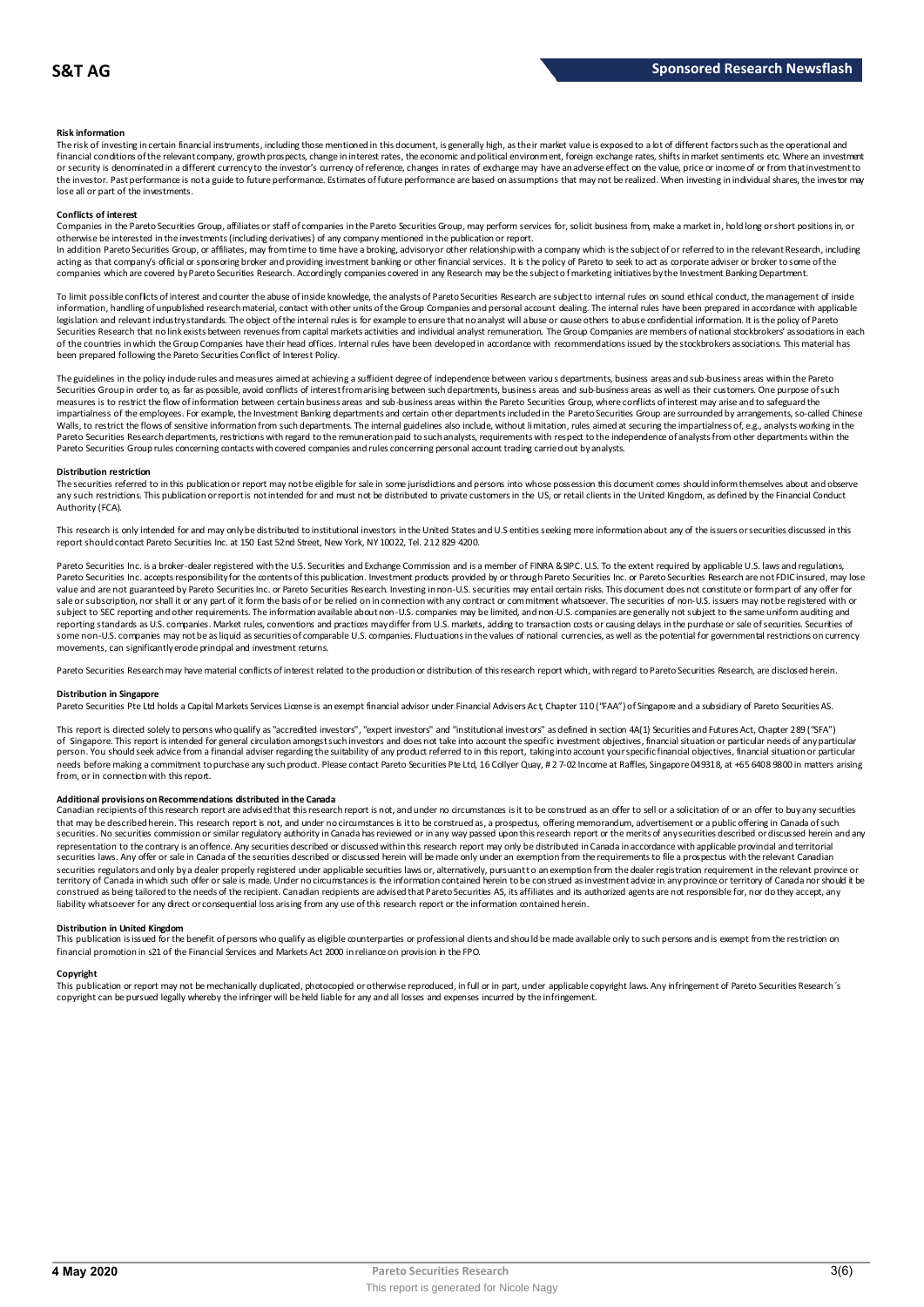# **Appendix A**

Disclosure requirements pursuant to the Norwegian Securities Trading Regulations section 3-10 (2) and section 3-11 (1), letters a-b

The below list shows companies where Pareto Securities AS - together with affiliated companies and/or persons – own a portion of the shares exceeding 5 % of the total share capital in any company<br>where a recommendation has

| Companies                  | No. of shares Holdings in % |       | Companies                 |           | No. of shares Holdings in % |
|----------------------------|-----------------------------|-------|---------------------------|-----------|-----------------------------|
| <b>Helgeland Sparebank</b> | 2.010.630                   | 9.63% | SpareBank 1Østfold Akersl | 1.140.010 | 9.20%                       |
| Pareto Bank ASA            | 14.902.985                  | 2134% | Sparebanken Vest          | 6,111,796 | 5.69%                       |

| <b>I GIULU DAIIN AUA</b>   | 1.302.303                   |       | <u>2</u> IV THE ODD ON THE REAL                                                                                                                         | <b>U.III</b> . 190 | <b>0.0070</b>               |
|----------------------------|-----------------------------|-------|---------------------------------------------------------------------------------------------------------------------------------------------------------|--------------------|-----------------------------|
|                            |                             |       | areto Securities AS or its affiliates own as determined in accordance with Section 13(d) of the US Exchange Act, 1% or moreof the equity securities of: |                    |                             |
| Companies                  | No. of shares Holdings in % |       | Companies                                                                                                                                               |                    | No. of shares Holdings in % |
| <b>Helgeland Sparebank</b> | 2.010.630                   | 9.63% | SpareBank 1SMN                                                                                                                                          | 1885.567           | 1.45%                       |
| Pareto Bank ASA            | 14.902.985                  | 2134% | SpareBank 1Østfold Akersl                                                                                                                               | 1.140.010          | 9.20%                       |
| Selvaag Bolig ASA          | 2.171.147                   | 2.32% | Sparebanken Møre                                                                                                                                        | 305.239            | 3.09%                       |
| SpareBank 1BV              | 1655.920                    | 2.63% | Sparebanken Sør                                                                                                                                         | 433.149            | 2.77%                       |
| SpareBank 1Nord-Norge      | 3.246.880                   | 3.23% | Sparebanken Vest                                                                                                                                        | 6.111.796          | 5.69%                       |
|                            |                             |       |                                                                                                                                                         |                    |                             |

Pareto Securities AS may hold financial instruments in companies where a recommendation has been produced or distributed by Breto Securities AS in connection with rendering investment services, including Market Making.

| Company                  | Analyst<br>holdings* | Total<br>holdings | Company                    | Analyst<br>holdings* | Total<br>holdings | Company                   | Analyst<br>holdings* | Total<br>holdings |
|--------------------------|----------------------|-------------------|----------------------------|----------------------|-------------------|---------------------------|----------------------|-------------------|
| AF Gruppen               | $\Omega$             | 18,535            | <b>Helgeland Sparebank</b> | 0                    | 4,127             | Schibsted ASA B Aksjer    | 0                    | 597               |
| Aker                     | $\Omega$             | 791               | Ice Group                  | $\Omega$             | 96.891            | Seadrill                  | 0                    | 8.689             |
| Aker BP                  | $\Omega$             | 14.269            | Jæren Sparebank            | 0                    | 500               | Selvaag Bolig             | 0                    | 2.000             |
| American Shipping Compar | 0                    | 3,500             | Komplett Bank              | 0                    | 104,079           | SpareBank 1BV             | 0                    | 22,700            |
| <b>Atlantic Sapphire</b> | $\Omega$             | 1,105             | Kongsberg Gruppen          | $\Omega$             | 34,118            | SpareBank 1Nord-Norge     | 0                    | 27,325            |
| Avance Gas               | 0                    | 4,580             | <b>KWS</b>                 | 75                   | 75                | SpareBank 1Ringerike Hadd | 0                    | 500               |
| Axactor                  | $\Omega$             | 8.709             | Lerøy Seafood              | 0                    | 2,050             | SpareBank 1SMN            | 0                    | 22,865            |
| <b>BASF</b>              | 270                  | 270               | Mowi                       | $\Omega$             | 1,904             | SpareBank 1SR-Bank        | 0                    | 30,040            |
| <b>B</b> onheur          | 0                    | 46.615            | Nordic Semiconductor       | 0                    | 6,000             | Sparebank 1Østfold Akersh | 0                    | 450               |
| <b>BRABank</b>           | $\Omega$             | 1,371,000         | Norsk Hydro                | 0                    | 96,736            | SpareBank 1Østlandet      | 0                    | 2.161             |
| <b>DNB</b>               | 0                    | 29,705            | Norwegian Air Shuttle      | 0                    | 49,491            | Sparebanken Sør           | 0                    | 15,840            |
| <b>DNO</b>               | 0                    | 457,388           | Ocean Yield                | 0                    | 39,037            | Sparebanken Vest          | 0                    | 5,869             |
| <b>DNO Bull ETN</b>      | $\Omega$             | 7,000             | Okeanis Eco Tankers        | 0                    | 2,728             | Sparebanken Øst           | 0                    | 1,500             |
| Entra                    | $\Omega$             | 8.837             | Orkla                      | 0                    | 18.644            | Stolt-Nielsen             | 0                    | 42.426            |
| Equinor                  | 0                    | 5.002             | Pareto Bank                | 0                    | 1279,375          | Storebrand                | 0                    | 6,165             |
| <b>Europris</b>          | $\Omega$             | 14,750            | <b>PGS</b>                 | 0                    | 11,656            | Subsea 7                  | 0                    | 1,139             |
| Fjord1                   | 0                    | 50,000            | Pioneer Property           | $\Omega$             | 2.050             | Telenor                   | 0                    | 2.731             |
| Fjordkraft Holding       | 0                    | 8.000             | Protector Forsikring       | 0                    | 14,785            | <b>TGS-NOPEC</b>          | 0                    | 2.000             |
| Frontline                | 0                    | 11.730            | <b>REC Silicon</b>         | 0                    | 32,708            | <b>VOW ASA</b>            | 0                    | 4.781             |
| Gjensidige Forsikring    | $\Omega$             | 7,280             | SalM ar                    | $\Omega$             | 200               | <b>XXL</b>                | 0                    | 9,279             |
| Golden Ocean Group       | $\Omega$             | 1.744             | Sandnes Sparebank          | 0                    | 27,532            | Yara International        | 0                    | 14,253            |
| Grieg Seafood            | $\Omega$             | 770               | Scatec Solar               | 0                    | 35,000            | Zenterio                  | 0                    | 78,865            |
| Hafnia Limited           | 0                    | 10,000            |                            |                      |                   |                           |                      |                   |
|                          |                      |                   |                            |                      |                   |                           |                      |                   |

This overview is updated monthly (last updated 17.03.2020).

\*Analyst holdings ref ers t o posit ions held by t he Paret o Securit ies AS analyst covering t he company.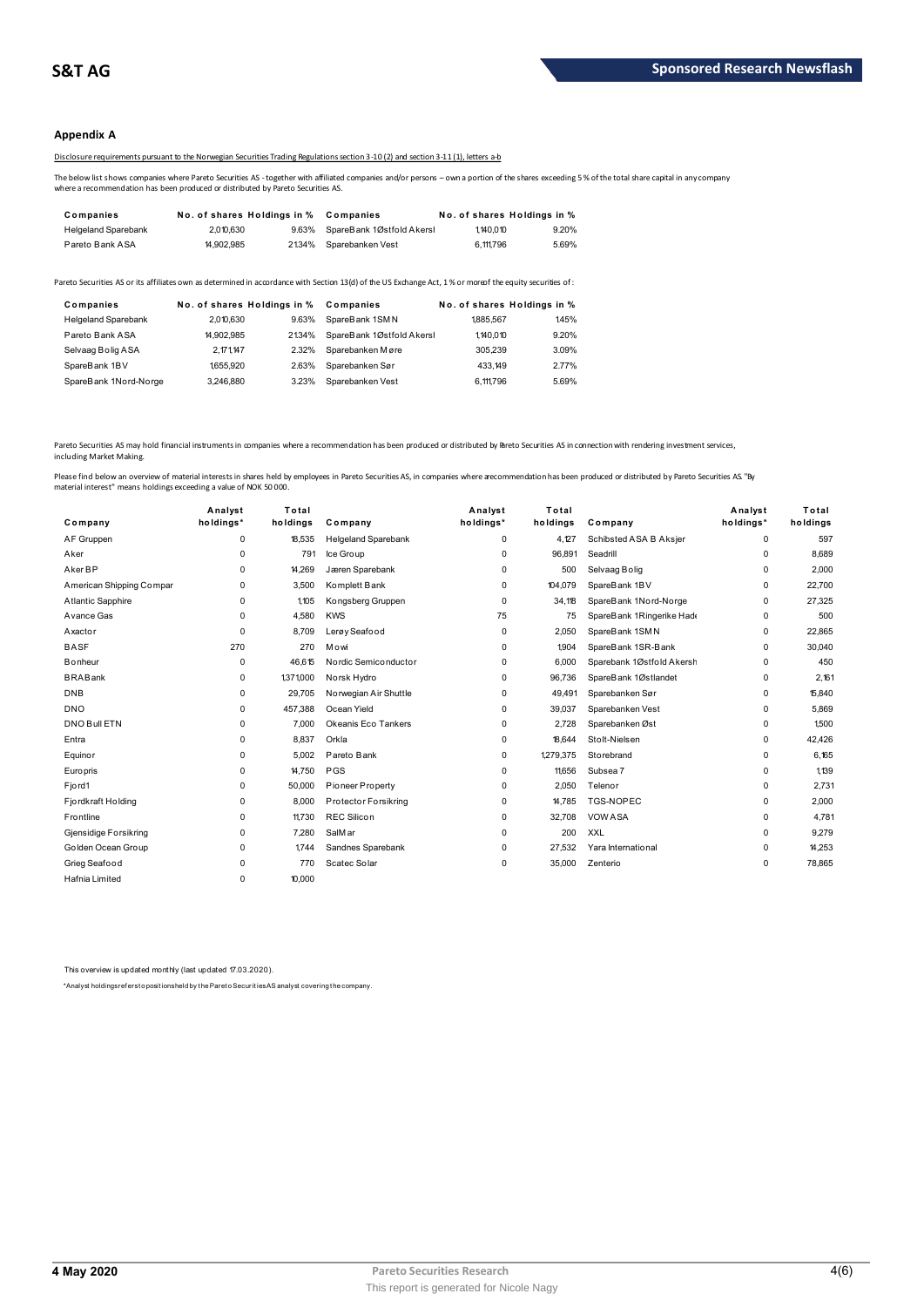# **Appendix B**

Disclosure requirements pursuant to the Norwegian Securities Trading Regulation § 3-11, letters e-f, ref the Securities Trading Act Section 3-10

Overview over issuers of financial instruments where Pareto Securities AS have prepared or distributed investment recommendation, where Pareto Securities AS have been lead manager/co-lead manager<br>or have rendered publicly

| or have rendered publicly known not immaterial investment banking services over the previous 12 months: |                                    |                                  |
|---------------------------------------------------------------------------------------------------------|------------------------------------|----------------------------------|
| 2020Bulkers                                                                                             | GG. St. Kongensgade 100 og 106     | Ocean Yield                      |
| Advanzia Bank                                                                                           | Hafnia Limited                     | Odfjell SE                       |
| Africa Energy                                                                                           | Hafslund E-CO                      | <b>OKEA</b>                      |
| African Petroleum Corporation                                                                           | Hunter Group ASA                   | Otiga Group                      |
| Agder Energi                                                                                            | Hörmann Industries                 | ParetoBank                       |
| Aker ASA                                                                                                | Ice Group                          | Petroleum Geo-Services           |
| American Tanker                                                                                         | <b>ICWHolding</b>                  | PetroTal                         |
| <b>Belships</b>                                                                                         | Kingfish Zeeland                   | Pinewood Laborat ories           |
| <b>BRAbank</b>                                                                                          | Klaveness Combination Carriers ASA | Pioneer Property Group           |
| <b>BWEnergi</b>                                                                                         | LifeFit                            | ProvidencesInv. Mngmt Pty        |
| Cabonline Group Holding AB                                                                              | Luxaviation Holding                | Questerre Energy                 |
| CentralNic Group                                                                                        | Monobank ASA                       | SandnesSparebank                 |
| <b>DNO</b>                                                                                              | MutaresSE& Co. KGaA                | Seadrill                         |
| Frwe Immobilien                                                                                         | Navig8                             | Shamaran Petroleum               |
| Euromicron AG                                                                                           | Navigator Holdings                 | Sparebanken Vest                 |
| Exmar NV                                                                                                | Norbit ASA                         | Stolt Nilsen                     |
| Filo Mining Corp                                                                                        | Northern Ocean                     | <b>TEMPTON Dienstleist ungen</b> |
| <b>Flex LNG</b>                                                                                         | Norwegian Air Shuttle              | United Camping AB                |
| Floatel                                                                                                 | Nouveau Monde Graphite             | Vantage Drilling                 |
| Genel Energy                                                                                            |                                    |                                  |

*This overview is updated monthly (this overview is for the period 28.02.2019 - 29.02.2020).* 

# **Appendix C**

Disclosure requirements pursuant to the Norwegian Securities Trading Regulation § 3-11(4)

# **Disclosure requirements pursuant to<br>Disclosure requirements pursuant to<br>Distribution of recommendations**

| <u>Disclosure requirements pursuant to the Norwegian oeculities Trading</u> |                |
|-----------------------------------------------------------------------------|----------------|
|                                                                             |                |
| Distribution of recommendations                                             |                |
| Recommendation                                                              | % distribution |
| Buy                                                                         | 56%            |
| Hold                                                                        | 39%            |
| Sell                                                                        | 5%             |
|                                                                             |                |

| $\sim$                                          | $\sim$         |
|-------------------------------------------------|----------------|
| Distribution of recommendations (transactions*) |                |
| Recommendation                                  | % distribution |
| Buy                                             | 87%            |
| Hold                                            | 13%            |
| Sell                                            | 0%             |
|                                                 |                |

\* Companies under coverage with which Pareto Securities Group has on-going or completed public investment banking services in the previous 12 months This overview is updated monthly (last updated 17.03.2020).